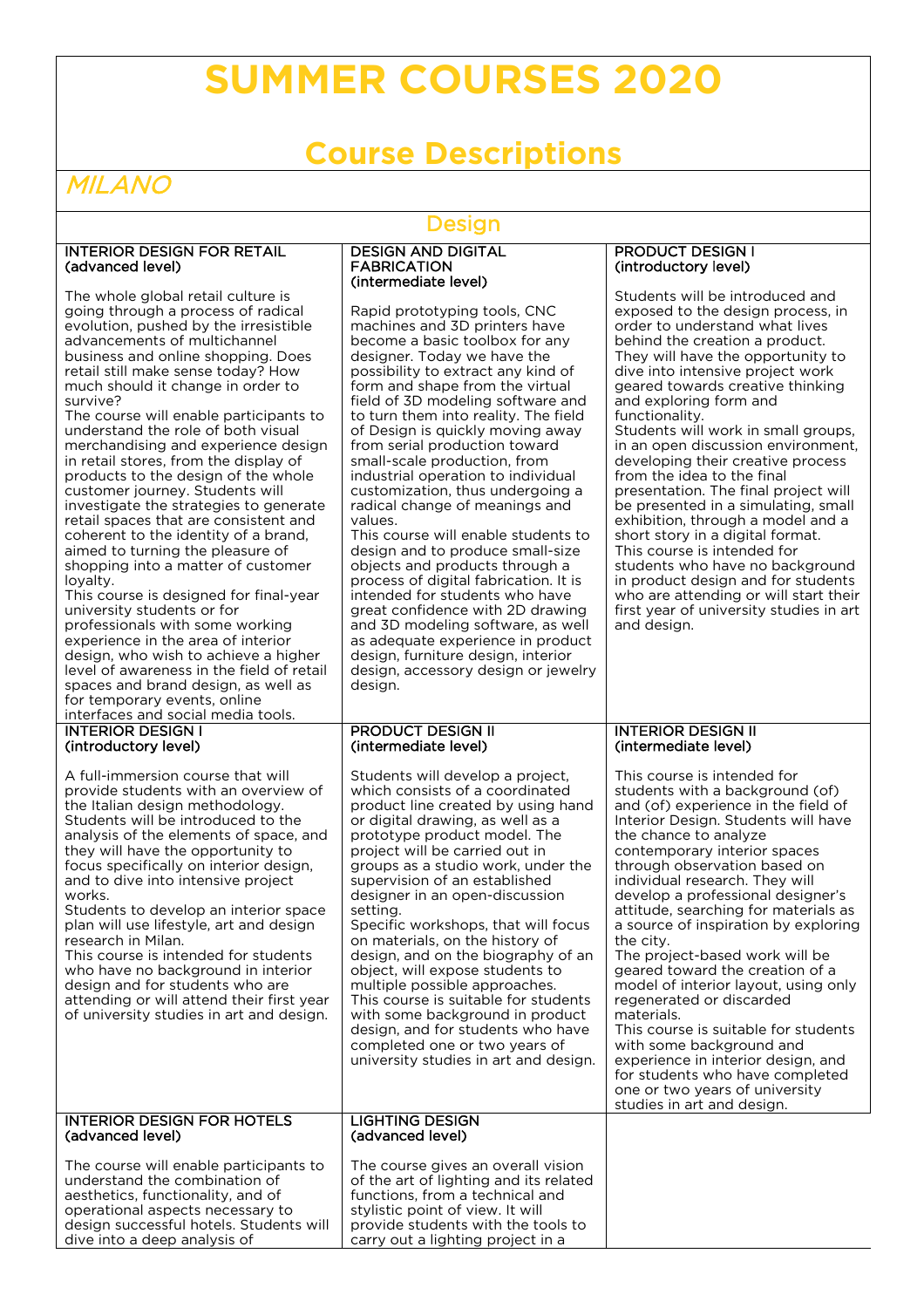| contemporary hotel typologies, of the<br>latest hotel design trends, and of the<br>information regarding materials,<br>furniture, and lighting.<br>The course offers a deep exploration<br>of the extensive and complex field of<br>Interior Design within the hospitality<br>industry, and of the way it is changing<br>and evolving.<br>This course is designed for final-year<br>university students, and for those with<br>some working experience in the field<br>of interior design who wish to explore<br>new opportunities by combining<br>strategy and creativity. | wide variety of different settings.<br>Lectures will cover the subject of<br>light and design, both theoretically<br>and in practical terms. The<br>students will be expected to<br>produce sketches and technical<br>drawings.<br>This course is designed for final-<br>year university students, and for<br>those with some working<br>experience in the field of design<br>who wish to explore new<br>opportunities by combining<br>strategy and creativity. |                                      |  |  |
|-----------------------------------------------------------------------------------------------------------------------------------------------------------------------------------------------------------------------------------------------------------------------------------------------------------------------------------------------------------------------------------------------------------------------------------------------------------------------------------------------------------------------------------------------------------------------------|-----------------------------------------------------------------------------------------------------------------------------------------------------------------------------------------------------------------------------------------------------------------------------------------------------------------------------------------------------------------------------------------------------------------------------------------------------------------|--------------------------------------|--|--|
| Graphic Design and Communication                                                                                                                                                                                                                                                                                                                                                                                                                                                                                                                                            |                                                                                                                                                                                                                                                                                                                                                                                                                                                                 |                                      |  |  |
| DIGITAL ILLUSTRATION 1 / VECTOR                                                                                                                                                                                                                                                                                                                                                                                                                                                                                                                                             | DIGITAL ILLUSTRATION 2/                                                                                                                                                                                                                                                                                                                                                                                                                                         | SOCIAL MEDIA MANAGEMENT              |  |  |
| <b>DRAWING</b>                                                                                                                                                                                                                                                                                                                                                                                                                                                                                                                                                              | <b>MOTION EFFECTS</b>                                                                                                                                                                                                                                                                                                                                                                                                                                           | (introductory level)                 |  |  |
| (introductory level)                                                                                                                                                                                                                                                                                                                                                                                                                                                                                                                                                        | (intermediate level)                                                                                                                                                                                                                                                                                                                                                                                                                                            | This intensive course will focus on  |  |  |
| Throughout this course, students will                                                                                                                                                                                                                                                                                                                                                                                                                                                                                                                                       | This course aims to introduce                                                                                                                                                                                                                                                                                                                                                                                                                                   | tools used in the digital marketing  |  |  |
| learn how to create effective graphic                                                                                                                                                                                                                                                                                                                                                                                                                                                                                                                                       | students to the field of motion                                                                                                                                                                                                                                                                                                                                                                                                                                 | field to manage social network       |  |  |
| vector images applicable in many                                                                                                                                                                                                                                                                                                                                                                                                                                                                                                                                            | graphics. By implementing photos,                                                                                                                                                                                                                                                                                                                                                                                                                               | platforms. This course will focus on |  |  |
| different professional and design                                                                                                                                                                                                                                                                                                                                                                                                                                                                                                                                           | illustration, text and vector                                                                                                                                                                                                                                                                                                                                                                                                                                   | effective research for data          |  |  |
| areas. Focusing on practice, through                                                                                                                                                                                                                                                                                                                                                                                                                                                                                                                                        | graphics, students will gather                                                                                                                                                                                                                                                                                                                                                                                                                                  | gathering and analysis required to   |  |  |
| practicing with various tools, students                                                                                                                                                                                                                                                                                                                                                                                                                                                                                                                                     | knowledge on how to set up a                                                                                                                                                                                                                                                                                                                                                                                                                                    | profile the so-called 'personas'.    |  |  |
| will learn to create from simple graphs                                                                                                                                                                                                                                                                                                                                                                                                                                                                                                                                     | project, and on how to import                                                                                                                                                                                                                                                                                                                                                                                                                                   | Carrying out consistent net          |  |  |
| to basic shapes, icons, illustrations,                                                                                                                                                                                                                                                                                                                                                                                                                                                                                                                                      | creative content into software to                                                                                                                                                                                                                                                                                                                                                                                                                               | researches will help students to     |  |  |
| and logos. The course is intended for                                                                                                                                                                                                                                                                                                                                                                                                                                                                                                                                       | develop simple animations.                                                                                                                                                                                                                                                                                                                                                                                                                                      | create engagement with targeted      |  |  |
| students with no background in                                                                                                                                                                                                                                                                                                                                                                                                                                                                                                                                              | Alternating lectures to practice                                                                                                                                                                                                                                                                                                                                                                                                                                | posts, online contents, and          |  |  |

students with no background in vector graphics, who are attending or going to attend their first year of university studies in art and design.

Alternating lectures to practice, students will learn eventually to create short videos or GIFs. The course is intended for students with initial background in the field of graphic design, who are attending or going to attend their early years of university studies in art and design.

#### VISUAL DESIGN (introductory level)

During this intensive course, students will gain knowledge of the different visual communication concepts and tools. Participants will be guided through a path marked by both lectures and practical workshops in order to learn digital skills and the methods of visual representation. At the end of the course each student will be able to find his own visual style and to develop his own personal project.

This course is intended for students who have no background in visual design and for students who are attending or will attend their first year of university studies in art and design.

#### CREATIVE WRITING (advanced level)

The Fine Arts world is changing, and so is changing the way we communicate within its realm. Nowadays more than ever before, it is necessary to learn about this new style of story-telling and the tools to successfully gain audience engagement, in order to narrate about artworks, projects, exhibitions, events, or artists like never before. Investigating the realm that connects a text with its image, Creative Writing teaches students to develop a new method to represent and rearrange of the key concepts of Visual Arts. The course is intended for students with a consistent background in visual arts or with an experience in writing techniques.

#### Visual Arts HAND ILLUSTRATION (introductory level)

Students will learn to create effective, powerful images and interesting illustrations applicable to different professional areas. Alternating lectures and practical workshops, the course will show different techniques, processes and approaches. This course is intended for students who have no background in illustration and for students who are attending or will attend their first year of university studies in art and design

#### CURATORIAL STUDIES AND EXHIBITION DESIGN (intermediate level)

hyperlinks, as well as managing multiple platforms' likes,

studies in art and design.

comments, follows, subscriptions, and other viral processes. The course is intended for students with no background in this field, who are attending or going to attend their first year of university

The work of the curator includes a plurality of skills with multiple approaches to understand present times, to interact with the past, and to produce new perspectives. Alongside theoretical knowledge, the course offers a well-structured path to develop curatorial projects, from the research and production of a concept, to its organization and display.

During the course, students will work on a personal or group project that will be presented on NABA's ground, with a period of time during which it will be open to the public, using a variety of possible formats, from video screenings to lectures, from exhibitions to online publications, and more. In addition to classroom lessons, the course will include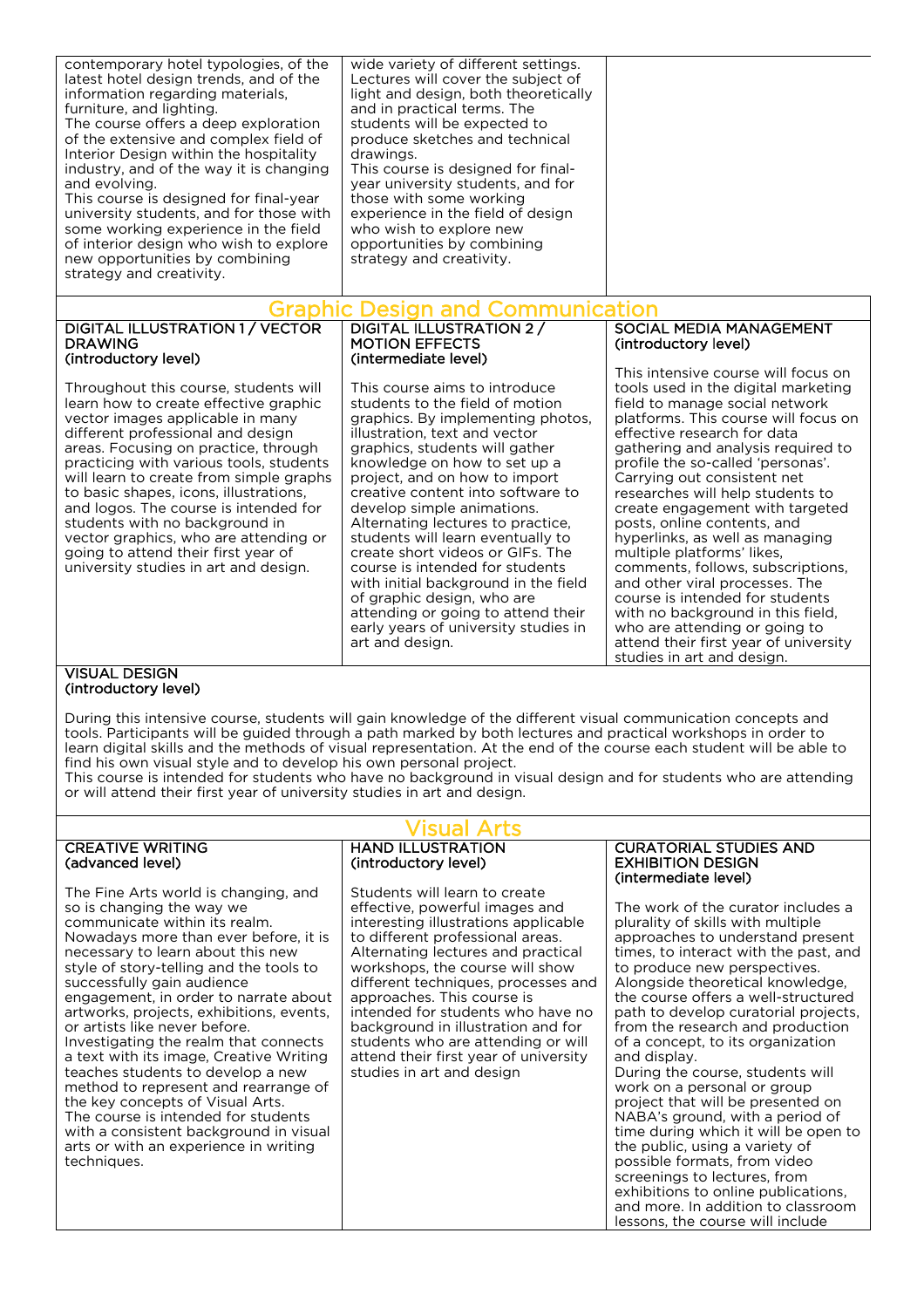|                                                                                                                                                                                                                                                                                                                                                                                                                                                                                                                                      |                                                                                                                                                                                                                                                                                                                                                                                                                                                                                                                                                                                                                                          | visits to exhibitions and<br>contemporary art spaces in Milan.<br>This course is suitable for students<br>with some background in art and<br>for students who have completed<br>one or two years of university<br>studies in art and design.                                                                                                                                                                                                                                                                                                                                                                                                                                                                                                                                                                                                                                                                                                                                                                                                                                      |
|--------------------------------------------------------------------------------------------------------------------------------------------------------------------------------------------------------------------------------------------------------------------------------------------------------------------------------------------------------------------------------------------------------------------------------------------------------------------------------------------------------------------------------------|------------------------------------------------------------------------------------------------------------------------------------------------------------------------------------------------------------------------------------------------------------------------------------------------------------------------------------------------------------------------------------------------------------------------------------------------------------------------------------------------------------------------------------------------------------------------------------------------------------------------------------------|-----------------------------------------------------------------------------------------------------------------------------------------------------------------------------------------------------------------------------------------------------------------------------------------------------------------------------------------------------------------------------------------------------------------------------------------------------------------------------------------------------------------------------------------------------------------------------------------------------------------------------------------------------------------------------------------------------------------------------------------------------------------------------------------------------------------------------------------------------------------------------------------------------------------------------------------------------------------------------------------------------------------------------------------------------------------------------------|
| <b>PAINTING I</b><br>(introductory level)                                                                                                                                                                                                                                                                                                                                                                                                                                                                                            | PHOTOGRAPHY I<br>(introductory level)                                                                                                                                                                                                                                                                                                                                                                                                                                                                                                                                                                                                    | <b>DIGITAL ART MARKETS</b><br>(intermediate level)                                                                                                                                                                                                                                                                                                                                                                                                                                                                                                                                                                                                                                                                                                                                                                                                                                                                                                                                                                                                                                |
| This course aims to dive into different<br>aspects of the realm of painting, by<br>reflecting upon the methods used to<br>represent subjects, and by<br>experimenting with several<br>techniques.<br>Through the exploration of different<br>styles such as watercolor, oil paint,<br>tempera, and acrylic, and the use of<br>the relevant materials (paper, wood,<br>canvas, etc), students will acquire the<br>knowledge needed not solely to learn<br>about the realm of painting, but also<br>to develop their own unique style. | Throughout this intensive course,<br>students who have an elementary<br>knowledge of photography, will be<br>introduced to specialized<br>techniques and materials.<br>Participants will learn the<br>foundations of optics and light<br>(aperture, shutter speed,<br>exposure), photographic methods,<br>and composition techniques. The<br>course will also cover image<br>processing in Photoshop and<br>output techniques.<br>This course is intended for<br>students who have no background<br>in photography, and for students<br>who are attending or will attend<br>their first year of university studies<br>in art and design. | If in the past digital tools and<br>platforms were used in the artistic<br>world as supportive means,<br>nowadays they have become an<br>essential component of the<br>management and communication<br>process, in order to add value on a<br>global scale. Therefore, art markets<br>cannot run successfully without<br>integrating these tools within their<br>economic pathways.<br>Digital platforms and their<br>applications are often capable of<br>changing the way art is perceived,<br>and of innovating the forms by<br>which artistic visions are spread,<br>including introducing new trends<br>and new approaches to acquire,<br>collect, and manage art pieces,<br>imagery, archives, and so on.<br>This course aims to give students<br>an overview of these digital tools in<br>contemporary art markets, from<br>well-founded platforms such as<br>social media, to recently developed<br>apps and software, used by artists<br>and professionals in this field<br>(curators, art critics, etc.) to<br>analyze, manage and renew their<br>professional careers. |
| <b>PAINTING II</b><br>(intermediate level)                                                                                                                                                                                                                                                                                                                                                                                                                                                                                           | PHOTOGRAPHY II<br>(intermediate level)                                                                                                                                                                                                                                                                                                                                                                                                                                                                                                                                                                                                   | <b>ENGRAVING</b><br>(introductory level)                                                                                                                                                                                                                                                                                                                                                                                                                                                                                                                                                                                                                                                                                                                                                                                                                                                                                                                                                                                                                                          |
| This course aims to deepen the<br>preexisting knowledge of the realm of<br>painting.<br>Throughout the analysis of the major<br>elements of painting techniques, such<br>as the study of surfaces, colors, and<br>materials, students will develop and<br>implement different methods of<br>expressions, and reflect upon the<br>unique value of each style, learning to<br>critically analyze the affiliation<br>between imagery and the message<br>behind it.                                                                      | This course will be continuity of<br>Photography I, and it will enable<br>students to further deepen their<br>knowledge of photographic<br>techniques and to further develop<br>their expressive skills.<br>Students will be given a specific<br>theme and will have to develop a<br>concept, a mood board and a final<br>project under the guidance of a<br>professional photographer.<br>This course is suitable for students<br>with some background in<br>photography, and for students who<br>have completed one or two years<br>of university studies in art and<br>design.                                                        | Throughout the analysis of<br>foundational artistic and pictorial<br>techniques, participants will<br>acquire the knowledge of different<br>two-dimensional and three-<br>dimensional visual portravals.<br>During the exploration of various<br>creative processes, students will<br>gain an understanding of materials<br>and tools used to engrave<br>artistically. The lessons will include<br>both lectures and workshops.<br>which aim to grow the student's<br>visual, tactile, and olfactory skills in<br>order to experiment and try<br>different techniques.                                                                                                                                                                                                                                                                                                                                                                                                                                                                                                            |
| <b>2D ANIMATION</b>                                                                                                                                                                                                                                                                                                                                                                                                                                                                                                                  | Media Design and New Technologies<br><b>3D CHARACTER DESIGN</b>                                                                                                                                                                                                                                                                                                                                                                                                                                                                                                                                                                          | <b>BOARD GAME DESIGN</b>                                                                                                                                                                                                                                                                                                                                                                                                                                                                                                                                                                                                                                                                                                                                                                                                                                                                                                                                                                                                                                                          |
| (intermediate level)<br>The course will cover all the aspects<br>connected with the production of a<br>successful short movie: drawing,<br>design, animation, storyboarding,<br>acting, timing, and scriptwriting.<br>Students will take the role of both<br>directors and animators of their own<br>movie, thus facing all the issues and<br>problems that normally arise whilst<br>making an animated movie. This<br>course is suitable for students with                                                                          | (introductory level)<br>During this course, students will be<br>introduced to the world of CGI,<br>throughout the fundamental<br>teachings of polygonal modeling.<br>The course objective is to teach<br>participants how to develop<br>humanoid and mechanical figures.<br>This course includes the teaching<br>of basic knowledge of Maya<br>software, the use of well-defined<br>shootings, and practical<br>workshops.                                                                                                                                                                                                               | (introductory level)<br>Games are an interactive form of<br>entertainment that connect people<br>across different ages, genders,<br>ethnicities, socioeconomic groups,<br>and skill levels. Through the games<br>we play, we meet new people,<br>improve our skillsets, and most<br>importantly, we learn. This course<br>focuses on a specific kind of<br>gaming experience - board games<br>- which requires more than one                                                                                                                                                                                                                                                                                                                                                                                                                                                                                                                                                                                                                                                      |

— which requires more than one player, and thus encourages the

course is suitable for students with some background in animation, and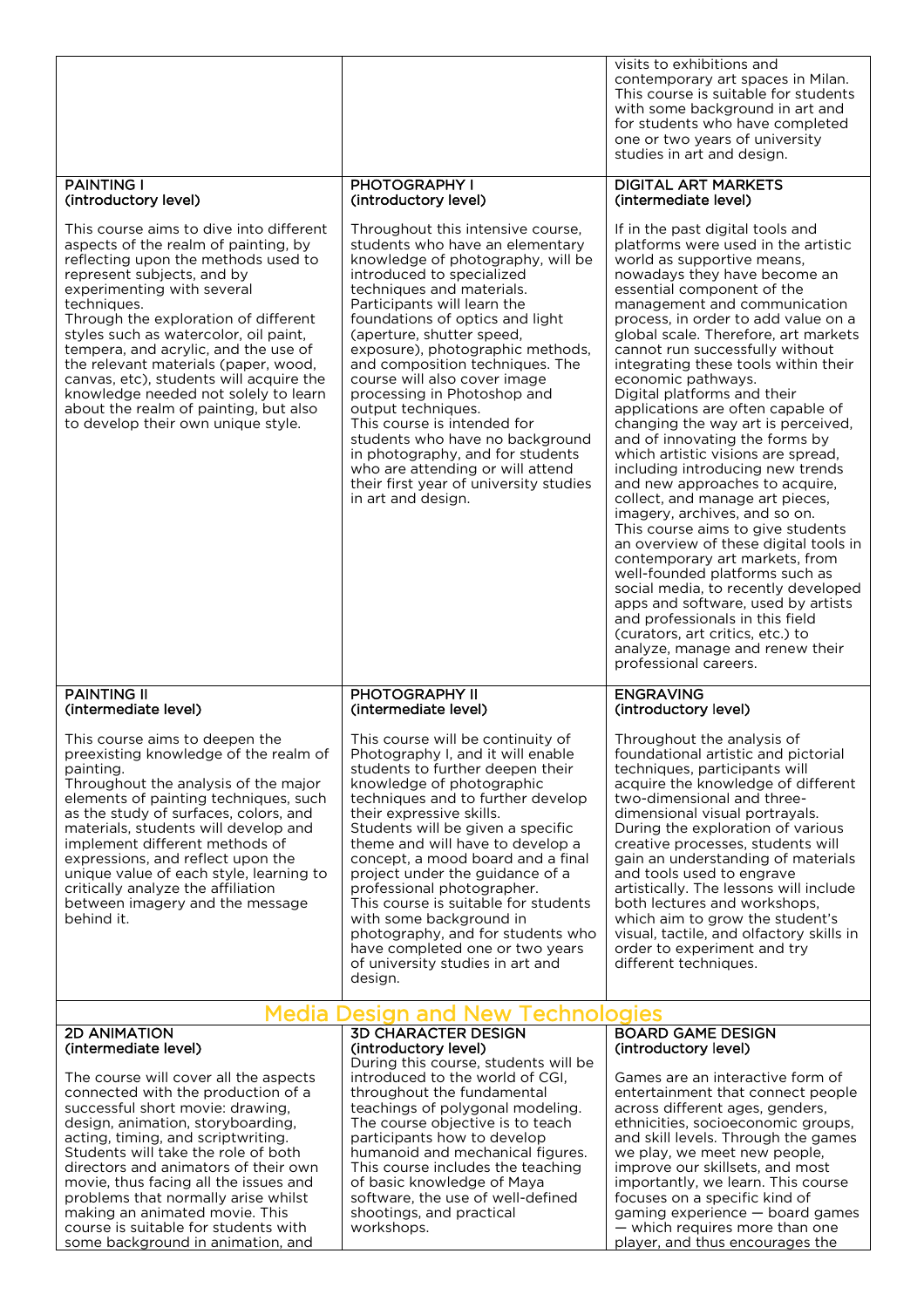| for students who have completed one<br>or two years of university studies in<br>art and design.                                                                                                                                                                                                                                                                                                                                                                                                                                                                                                                                                                                                                                                                                                                                                                                                                                                          |                                                                                                                                                                                                                                                                                                                                                                                                                                                                                                                                                                                                                                                                                                                                                                                                     | development of social skills such as<br>cooperation, negotiation, bluffing,<br>and persuasion. Following lectures<br>that explore the basic principles of<br>board game design, prototyping,<br>and playtesting, students will use<br>these foundations to create an<br>original game, either individually or<br>in small groups. By the end of the<br>course, students will be able to<br>transform their ideas into<br>manageable designs, and to<br>develop quick prototypes to fully<br>test the player experience they<br>want to achieve.                                                                                                                                                                                                                                                        |  |
|----------------------------------------------------------------------------------------------------------------------------------------------------------------------------------------------------------------------------------------------------------------------------------------------------------------------------------------------------------------------------------------------------------------------------------------------------------------------------------------------------------------------------------------------------------------------------------------------------------------------------------------------------------------------------------------------------------------------------------------------------------------------------------------------------------------------------------------------------------------------------------------------------------------------------------------------------------|-----------------------------------------------------------------------------------------------------------------------------------------------------------------------------------------------------------------------------------------------------------------------------------------------------------------------------------------------------------------------------------------------------------------------------------------------------------------------------------------------------------------------------------------------------------------------------------------------------------------------------------------------------------------------------------------------------------------------------------------------------------------------------------------------------|--------------------------------------------------------------------------------------------------------------------------------------------------------------------------------------------------------------------------------------------------------------------------------------------------------------------------------------------------------------------------------------------------------------------------------------------------------------------------------------------------------------------------------------------------------------------------------------------------------------------------------------------------------------------------------------------------------------------------------------------------------------------------------------------------------|--|
| <b>INTERACTION DESIGN</b><br>(introductory level)                                                                                                                                                                                                                                                                                                                                                                                                                                                                                                                                                                                                                                                                                                                                                                                                                                                                                                        | <b>GAME DEVELOPMENT</b><br>(introductory level)                                                                                                                                                                                                                                                                                                                                                                                                                                                                                                                                                                                                                                                                                                                                                     | <b>CREATIVE CODING</b><br>(introductory level)                                                                                                                                                                                                                                                                                                                                                                                                                                                                                                                                                                                                                                                                                                                                                         |  |
| Are you curious about the world of<br>interaction design? During this course,<br>you will have the chance to<br>participate in the ideation, design, and<br>implementation of an interactive<br>project using the Touch Board, a<br>device that turns touch into sounds<br>and makes any surface interactive.<br>You will explore the elements of an<br>interactive project, including media,<br>languages, goals, user behaviors, and<br>technologies (hardware and<br>software). You will practice using<br>basic tools to create prototypes of<br>interactive devices, and you will learn<br>the fundamentals of the<br>TouchBoard/Arduino coding<br>environment, language, and<br>programming.<br>As you learn by doing, you will build<br>devices that influence, and that are<br>influenced by the physical world.                                                                                                                                 | Learn how to create video games<br>using Unity 3D, a free-to-use game<br>development engine. You will have<br>the opportunity to develop 3D<br>gaming experiences with<br>sophisticated storylines,<br>interactions, aesthetics, and<br>technical aspects. You will discover<br>how to use the core features of the<br>software while designing your very<br>first game - starting with learning<br>how to create<br>a new project and manage your<br>game assets. You will practice the<br>elements of building a fully<br>playable prototype in Unity:<br>installation and setup, pathfinding,<br>lighting and light mapping, artificial<br>intelligence basics, camera<br>animations, character animations,<br>scripting, materials, skyboxes,<br>particle effects, sound effects, and<br>music. | Now more than ever, the worlds of<br>coding and design are colliding.<br>Gone are the days of mocking up<br>designs so that a technician can<br>bring them to life. Many designers<br>are learning how to code so they<br>can design with more empathy for<br>the digital era, work better with<br>technical teams, and gain more<br>control over the finished product.<br>In this course, participants will<br>study the history and philosophy<br>behind the artistic use of<br>technology. Students will learn<br>coding strategies, explore how<br>to include coding in the creative<br>process, and discover how<br>computing tools can enhance their<br>creativity. The course leader will<br>guide the students through<br>applying practical programming<br>concepts within hands-on projects. |  |
| VR AND 360° VIDEO CREATION<br>(introductory level)                                                                                                                                                                                                                                                                                                                                                                                                                                                                                                                                                                                                                                                                                                                                                                                                                                                                                                       |                                                                                                                                                                                                                                                                                                                                                                                                                                                                                                                                                                                                                                                                                                                                                                                                     |                                                                                                                                                                                                                                                                                                                                                                                                                                                                                                                                                                                                                                                                                                                                                                                                        |  |
| These days, becoming an immersive creator is both a considerable challenge and a fantastic opportunity for<br>filmmakers and media producers. This course explores all aspects of producing a 360° video using today's most<br>relevant technologies.<br>First, students will examine why modern virtual reality is a new type of medium distinct from all previous forms,<br>and they will gain an in-depth understanding of the 360° camera discovering which tools work best in which<br>scenarios. Next, participants will identify stories that are better told through an experience than through other<br>media. Finally, they will get hands-on practice with the complete workflow of a virtual reality project, including<br>developing the concept, choosing the technology, doing preproduction, and shooting in 360° video-followed by<br>the post-production processes of editing, stitching, finalizing, and publishing your 360° videos. |                                                                                                                                                                                                                                                                                                                                                                                                                                                                                                                                                                                                                                                                                                                                                                                                     |                                                                                                                                                                                                                                                                                                                                                                                                                                                                                                                                                                                                                                                                                                                                                                                                        |  |
|                                                                                                                                                                                                                                                                                                                                                                                                                                                                                                                                                                                                                                                                                                                                                                                                                                                                                                                                                          | Fashion Design                                                                                                                                                                                                                                                                                                                                                                                                                                                                                                                                                                                                                                                                                                                                                                                      |                                                                                                                                                                                                                                                                                                                                                                                                                                                                                                                                                                                                                                                                                                                                                                                                        |  |
| <b>FASHION DESIGN I</b><br>(introductory level)                                                                                                                                                                                                                                                                                                                                                                                                                                                                                                                                                                                                                                                                                                                                                                                                                                                                                                          | <b>FASHION IMAGE AND STYLING I</b><br>(introductory level)                                                                                                                                                                                                                                                                                                                                                                                                                                                                                                                                                                                                                                                                                                                                          | <b>MARKETING</b><br><b>AND</b><br><b>FASHION</b><br><b>COMMUNICATION</b>                                                                                                                                                                                                                                                                                                                                                                                                                                                                                                                                                                                                                                                                                                                               |  |
| An inspiring discovery of the Italian<br>Fashion pipeline with lectures by<br>experienced professionals and guided<br>visits to Milan's best fashion areas and<br>showrooms.<br>Students will be given an overview of<br>the Italian Fashion System, and they<br>will learn to produce fashion sketches,<br>to carry out research to be used to<br>develop a fashion collection.<br>This course is intended for students<br>who have no background in fashion<br>and for students who are attending or<br>will attend their first year of university<br>studies in art and design.                                                                                                                                                                                                                                                                                                                                                                       | Students will develop an<br>understanding and gain experience<br>in style-hunting and image styling<br>as the foundations of fashion and<br>project-development approach.<br>They will be given an overview of<br>the Italian Fashion System, and<br>they will be inspired to develop<br>their ideas and their potential to<br>the fullest.<br>Participants will learn how to<br>innovatively apply trend skills to<br>interpret the personality of clients<br>and their lifestyle, to create a style<br>for a collection look for a fashion<br>magazine, and to propose a new                                                                                                                                                                                                                      | (introductory level)<br>This course focuses on the fashion<br>industry through a business and<br>management perspective. It will<br>provide students the necessary<br>tools to understand the dynamic<br>context of Italian and international<br>fashion business. Students will be<br>introduced to fundamentals such as<br>fashion industry sourcing, supply<br>chain, fashion buying cycle, vendor<br>selection<br>fashion<br>and<br>buying<br>decision<br>criteria,<br>brand<br>retail<br>marketing in the fashion industry,<br>internationalization<br>of<br>fashion<br>branding,<br>retailing, international                                                                                                                                                                                     |  |

image through clothing,

accessories, photos and location combos. This course is intended for students who have no background

and flagship stores. This course is intended for students who have no background in fashion and who are attending or will attend their first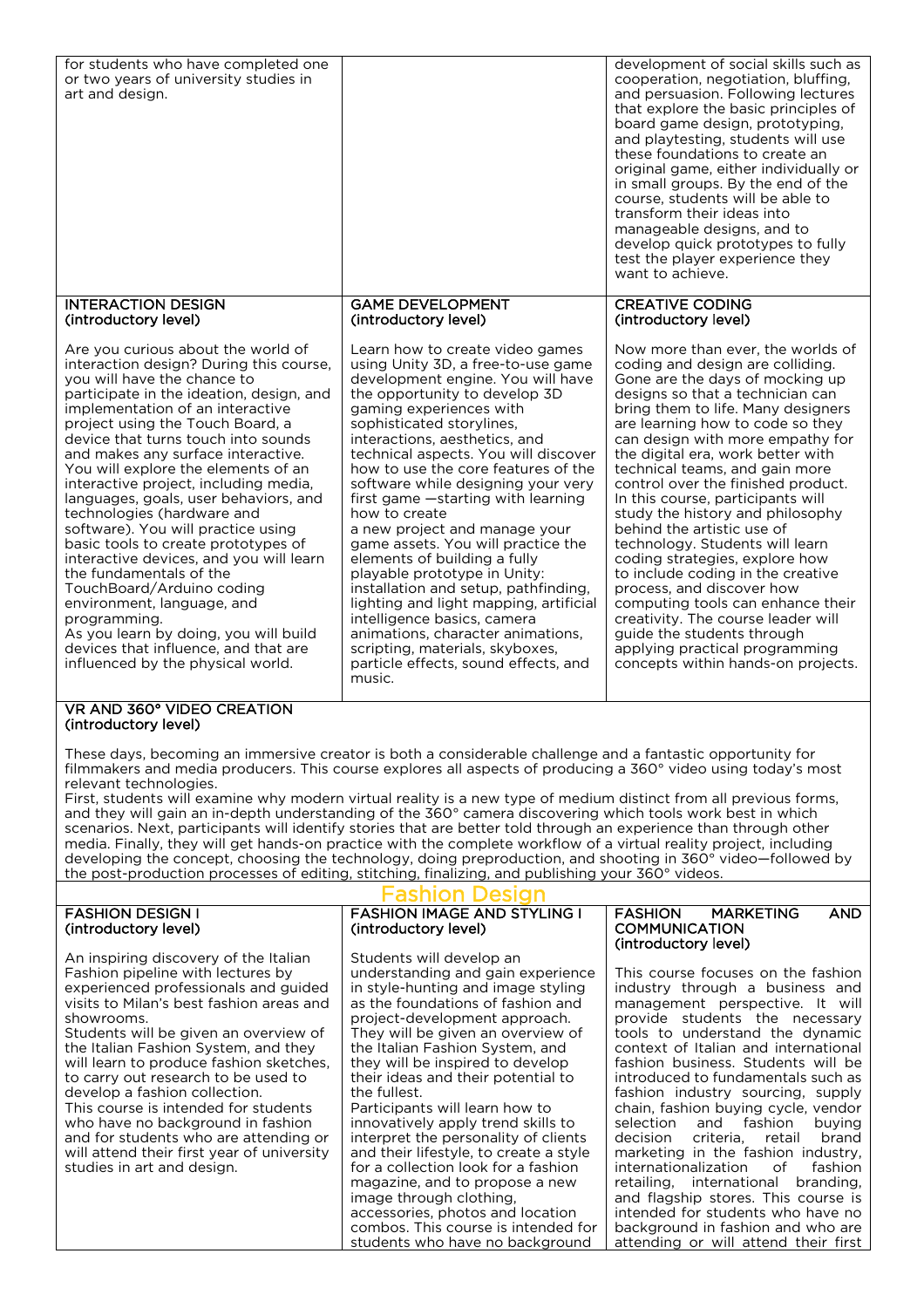|                                                                                                                                                                                                                                                                                                                                                                                                                                                                                                                                                                                                                                                                                                                                                                         | in fashion design, and for students<br>who are attending or will attend<br>their first year of university studies<br>in art and design.                                                                                                                                                                                                                                                                                                                                                                                                                                                                                                                                                                                                                                                                                                                                                                                                                                                                                       | year of university studies in art and<br>design.                                                                                                                                                                                                                                                                                                                                                                                                                                                                                                                                   |
|-------------------------------------------------------------------------------------------------------------------------------------------------------------------------------------------------------------------------------------------------------------------------------------------------------------------------------------------------------------------------------------------------------------------------------------------------------------------------------------------------------------------------------------------------------------------------------------------------------------------------------------------------------------------------------------------------------------------------------------------------------------------------|-------------------------------------------------------------------------------------------------------------------------------------------------------------------------------------------------------------------------------------------------------------------------------------------------------------------------------------------------------------------------------------------------------------------------------------------------------------------------------------------------------------------------------------------------------------------------------------------------------------------------------------------------------------------------------------------------------------------------------------------------------------------------------------------------------------------------------------------------------------------------------------------------------------------------------------------------------------------------------------------------------------------------------|------------------------------------------------------------------------------------------------------------------------------------------------------------------------------------------------------------------------------------------------------------------------------------------------------------------------------------------------------------------------------------------------------------------------------------------------------------------------------------------------------------------------------------------------------------------------------------|
| <b>FASHION DESIGN II</b><br>(intermediate level)                                                                                                                                                                                                                                                                                                                                                                                                                                                                                                                                                                                                                                                                                                                        | <b>FASHION IMAGE AND STYLING II</b><br>(intermediate level)                                                                                                                                                                                                                                                                                                                                                                                                                                                                                                                                                                                                                                                                                                                                                                                                                                                                                                                                                                   | <b>ACCESSORIES DESIGN</b><br>(intermediate level)                                                                                                                                                                                                                                                                                                                                                                                                                                                                                                                                  |
| In this course students will create a<br>small coordinated collection.<br>Concepts, moods and themes will be<br>conceived and developed to provide<br>inspiration for clothing, color and<br>shape.<br>Students will experiment studio and<br>workshop practice, and they will work<br>on the development of a prototype<br>with handcraft tailoring methods.<br>This course is suitable for students<br>with some background in fashion<br>design and for students who have<br>completed one or two years of their<br>universities studies in art and design.                                                                                                                                                                                                          | Students will be given a specific<br>technical training in the field of<br>fashion styling to teach them to<br>create a new image for a body and<br>its clothes encompassing make-up<br>techniques, hair shapes, location,<br>light, photography. Students will<br>experience the excitement of<br>producing a photo shooting in a<br>real work environment: live models,<br>shooting location, and in a<br>professional studio. Personal<br>research and observation will be<br>used to analyze contemporary<br>advertising tools used to promote<br>fashion products for the targeted<br>consumer audience.<br>This course is suitable for students<br>with some background in fashion<br>design, and for students who have<br>completed one or two years of<br>university studies in art and design.                                                                                                                                                                                                                       | This course is focused on the<br>discovery of the fundamentals of<br>luxury<br>accessories<br>brand<br>collections, specifically of Made-in-<br>Italy shoes and bags. Students will<br>acquire the basic skills needed to<br>coordinate and to develop a new<br>luxury accessories brand, and they<br>will get acquainted with the<br>technical methodology to make<br>shoes (and bags).<br>This course is suitable for students<br>with some background in fashion<br>design, and for students who have<br>completed one or two years of<br>university studies in art and design. |
| <b>VISUAL MERCHANDISING</b><br>(intermediate level)                                                                                                                                                                                                                                                                                                                                                                                                                                                                                                                                                                                                                                                                                                                     | <b>TEXTILE DESIGN</b><br>(advanced level)                                                                                                                                                                                                                                                                                                                                                                                                                                                                                                                                                                                                                                                                                                                                                                                                                                                                                                                                                                                     |                                                                                                                                                                                                                                                                                                                                                                                                                                                                                                                                                                                    |
| The analysis of visual merchandising<br>strategies for showrooms, concept<br>stores, mono- brand stores, and<br>department stores, will be the key<br>elements of this course, along with the<br>study and understanding of the tools<br>used to create a strategic language<br>for fashion brands. Students will<br>develop a theoretical, analytical, and<br>critical approach through guided tour<br>visits to the most relevant concept<br>stores in Milan.<br>At the end of the course they will be<br>asked to develop an individual project.<br>This course is designed for final-year<br>university students and for those with<br>some working experience in fashion<br>design, who wish to explore new<br>opportunities combining strategy and<br>creativity. | The first part of this course will<br>focus on gaining a basic<br>knowledge of the available<br>materials, structures, learnings to<br>make informed and responsible<br>choices. After becoming more<br>acquainted with what is necessary<br>to make a textile expert do its job<br>from a practical perspective, the<br>course will focus on the aesthetic<br>considerations covering the fields<br>of manipulation, surface design<br>(printing and embroidery) and<br>nets/lace-like fabrics (cut work,<br>devoré). The students will then<br>choose a specific situation for<br>which to design a textile based on<br>the previously acquired<br>information and skills, and to<br>produce a mini project outlining<br>the reasons for their choices and<br>illustrating this with samples.<br>This course is designed for final-<br>year university students and for<br>those with some working<br>experience in the field of fashion,<br>who wish to explore new<br>opportunities combining strategy<br>and creativity. |                                                                                                                                                                                                                                                                                                                                                                                                                                                                                                                                                                                    |

## ROMA

## Media Design and New Technologies

FILM DOCUMENTARY (introductory level)

The documentary films industry is an audiovisual production that in recent years has experienced a boom of investments, distribution, and creativity. Even if the boundaries of this type of production are very blurred, the absence of fictionality, the possibility of generating narratives at reduced costs, and the linkage with reality, are its three, main powerful features.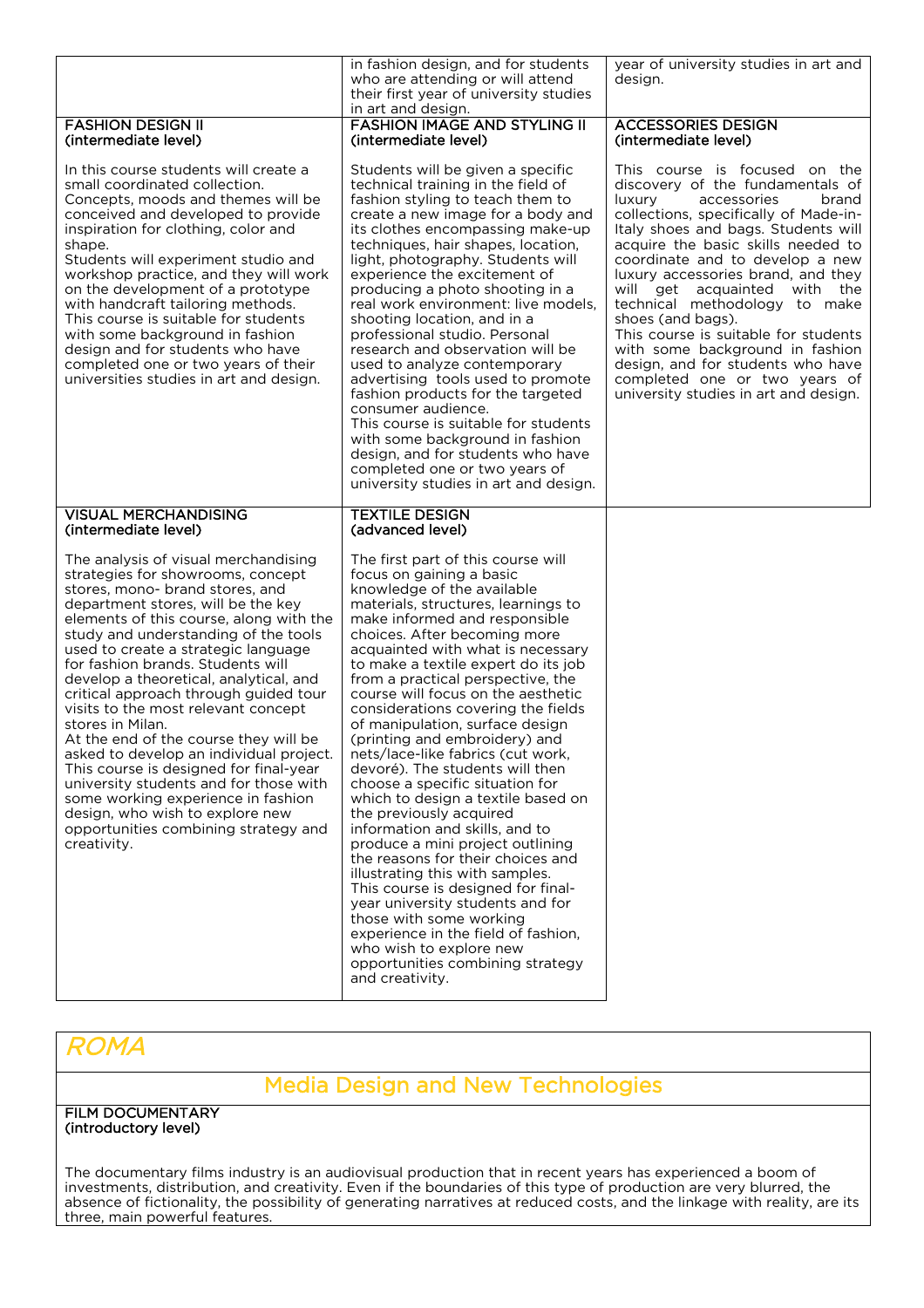Rome, with its timeless history and the greatness of its civilizations, is the ideal place to explore the realm of documentary films.

> URBAN BRAND DESIGN (intermediate level)

The course is structured into three parts: introduction to documentary films; pre-production of a personal or team project; production of a short film.

The course is recommended for students wishing to explore audiovisual production, and to find a real and fruitful expressive possibility in the film documentary industry.  $\overline{a}$ 

## Graphic Design and Communication

| URBAN GRAPHICS / TYPOGRAPHIC |
|------------------------------|
| <b>MAPPING</b>               |
| (introductory level)         |

Throughout this course, students will learn the basics of typography for design projects. Alternating lectures to practical workshops, students will learn the technical terminology needed to distinguish calligraphic and lettering issues, character and font clusters, and how to distinguish typefaces, letter features, weight and glyph characteristics in a typeset. Using vector graphics software, participants will also practice how to compose, to edit and to work with text, with the purpose of designing head titles or layouts, and body copy structuring, eventually mastering concepts such as readability and hierarchy of weights.

The course is intended for students with some background in the field of graphic design and typography, who are attending or going to attend their first year of university studies in art and design.

This course aims to introduce participants to the topic of branding, focusing especially within the context of local brands and landmarks, such as regions and cities. Empowered by their communication approach, a must for every entity is to work on the definition of their image and perception, both from a commercial and from an institutional point of view. The target of territorial branding is to build brand experiences for tourism or institutions, in order to increase the capacity to reach new audience, through a process of brand design and experience design: research, analysis of values, and defining a strategy. Relying on case-studies for inspiration, students will engage in workshops to learn how to emphasize features and how to build communication strategies suitable in many business contexts. The course is intended for students with no background in the field of brand design, however who have basic skills in graphic or communication design, attending or going to attend their early years of university studies in art and design.

#### FASHION ILLUSTRATION I (introductory level)

This course introduces students to the world of Fashion Illustration. Starting from anatomical figures and the process of stylization, participants will have the chance to create various styles of clothing, including the analysis of different textile materials. Throughout this course, students will learn the following subjects: the study of both female and male anatomy; the hand-drawing of several pieces of clothing as instructed by the lecturer (jacket, pants, skirt, blouse, t-shirt, etc); the coloring techniques used for each piece of clothing (including the replica of the textile materials); and the introduction to technical drawing.

# Fashion Design

#### FASHION ILLUSTRATION II (intermediate level)

This course aims to introduce students to the world of Fashion Illustration, starting from anatomical drawing and the different types of illustrations, to arrive to the study of both hand and digital illustration. During the course, participants will analyze different styles of fashion illustration, and they will be introduced to several coloring techniques (watercolor, ecoline and inks, pencils, chalks, digital colors, etc). Students will be guided through the development of their own personal illustrative style, to end up with a fashion illustration portfolio by the end of the course.

Minimum requirements: basic knowledge of hand illustration, and of graphic and illustration software Adobe.

#### FASHION IMAGE AND STYLING I (introductory level)

Students will develop an understanding and gain experience in style-hunting and image styling as the foundations of fashion and project-development approach. They will be given an overview of the Italian Fashion System, and they will be inspired to develop their ideas and their potential to the fullest.

Participants will learn how to innovatively apply trend skills to interpret the personality of clients and their lifestyle, to create a style for a collection look for a fashion magazine, and to propose a new image through clothing, accessories, photos and location combos. This course is intended for students who have no background in fashion design, and for students who are attending or will attend their first year of university studies in art and design.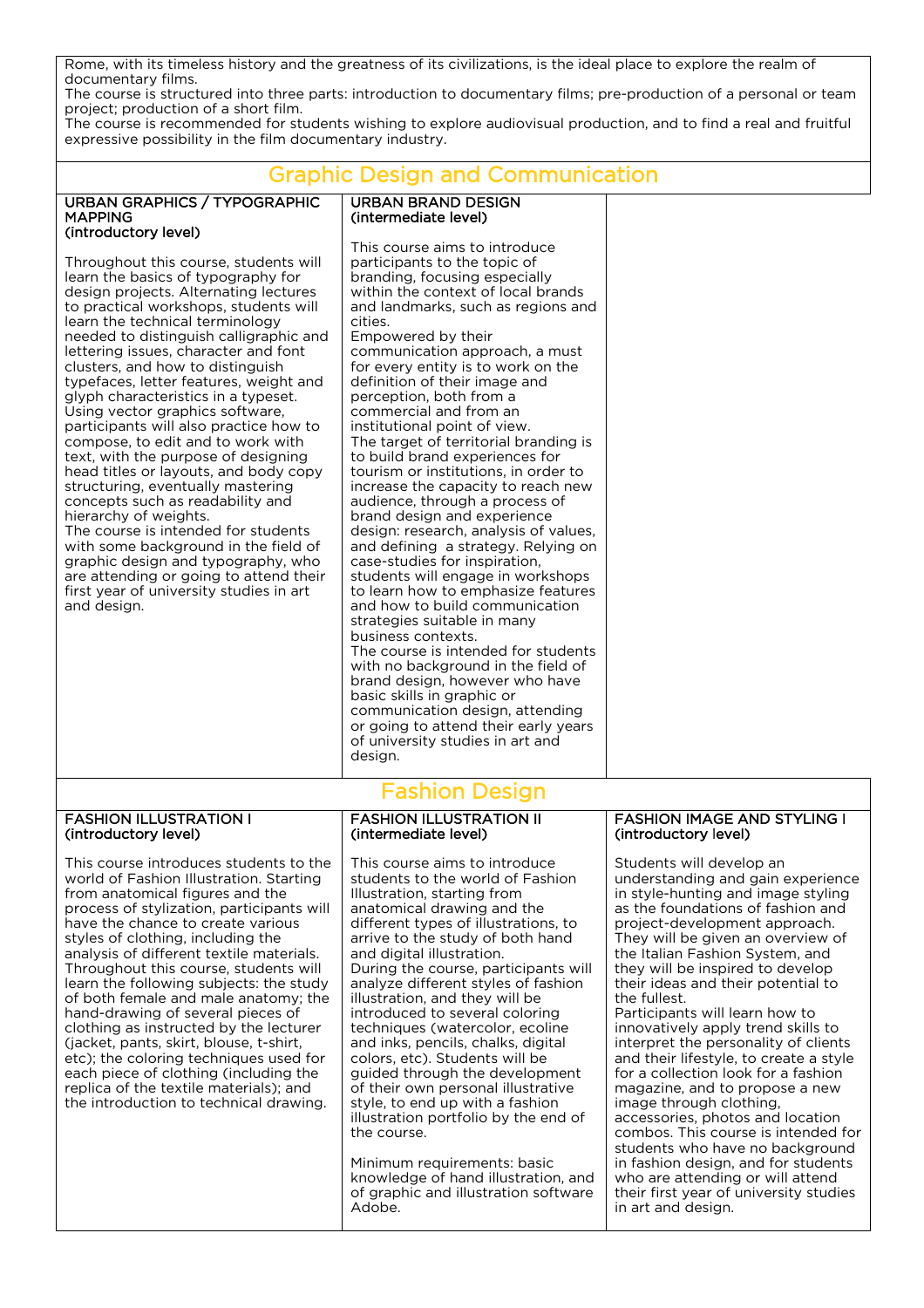#### FASHION MARKETING AND **COMMUNICATION** (introductory level)

This course focuses on the fashion industry through a business and management perspective. It will provide students the necessary tools to understand the dynamic context of Italian and international fashion business.

Students will be introduced to fundamentals such as fashion industry sourcing, supply chain, fashion buying cycle, vendor selection and fashion buying decision criteria, retail brand marketing in the fashion industry, internationalization of fashion retailing, international branding, and flagship stores. This course is intended for students who have no background in fashion and who are attending or will attend their first year of university studies in art and design.

#### COSTUME DESIGN (intermediate level)

Do you want to learn how to create fabulous costumes for the stage or screen? In this course, you will get an overview of the process of costume design for the performance industry, along with an understanding of the important role that costuming plays in character creation. During the first week, you will investigate the world of costumes by analyzing and discussing images, videos, and readings to discover how historical factors, character personalities, proportion, color, materials, and tailoring techniques play into the process. Your class will make several visits to tailors' shops, theaters, and costume archives. During the second week, you will work with your fellow students to design a portfolio of costumes for a live performance or a film. Depending on available time and participants' skills, your class might also create a costume prototype.

## Visual Arts

PAINTING I

(introductory level)

#### PORTRAIT DRAWING (introductory level)

Want to learn how to create a realistic portrait— or build on your existing skills? In this course, you will practice drawing the human face, using photographs and live models. You will work through a variety of exercises to develop precise techniques and a personal style, with a special emphasis on form and color. Our faculty, who are working artists, will guide you to cultivate your skills with observing proportions, rendering color and shadow, and making quick sketches that convey a range of emotions. You will have the chance to experiment with a wide variety of materials as you begin to create powerful images. The course is suitable for beginners as well as those with more advanced drawing skills.

#### This course aims to dive into different aspects of the realm of painting, by reflecting upon the methods used to represent subjects, and by experimenting with several techniques. Through the exploration of different styles such as watercolor, oil paint, tempera, and acrylic, and the use of the relevant materials (paper, wood, canvas, etc), students will acquire the knowledge needed not solely to learn about the realm of painting, but also to develop their own unique style.

#### PAINTING II (intermediate level)

This course aims to deepen the preexisting knowledge of the realm of painting. Throughout the analysis of the major elements of painting techniques, such as the study of surfaces, colors, and materials, students will develop and implement different methods of expressions, and reflect upon the unique value of each style, learning to critically analyze the affiliation between imagery and the message behind it.

#### CURATORIAL STUDIES AND EXHIBITION DESIGN (intermediate level)

The work of the curator includes a plurality of skills with multiple approaches to understand present times, to interact with the past, and to produce new perspectives.

Alongside theoretical knowledge, the course offers a well-structured path to develop curatorial projects, from the research and production of a concept, to its organization and display.

During the course, students will work on a personal or group project that will be presented on NABA's ground, with a period of time during which it will be open to the public, using a variety of possible formats, from video screenings to lectures, from exhibitions to online publications, and more. In addition to classroom lessons, the course will include visits to exhibitions and contemporary art spaces in Rome.

This course is suitable for students with some background in art and for students who have completed one or two years of university studies in art and design.

# TWO CITIES, DOUBLE EXPERIENCE

Visual Arts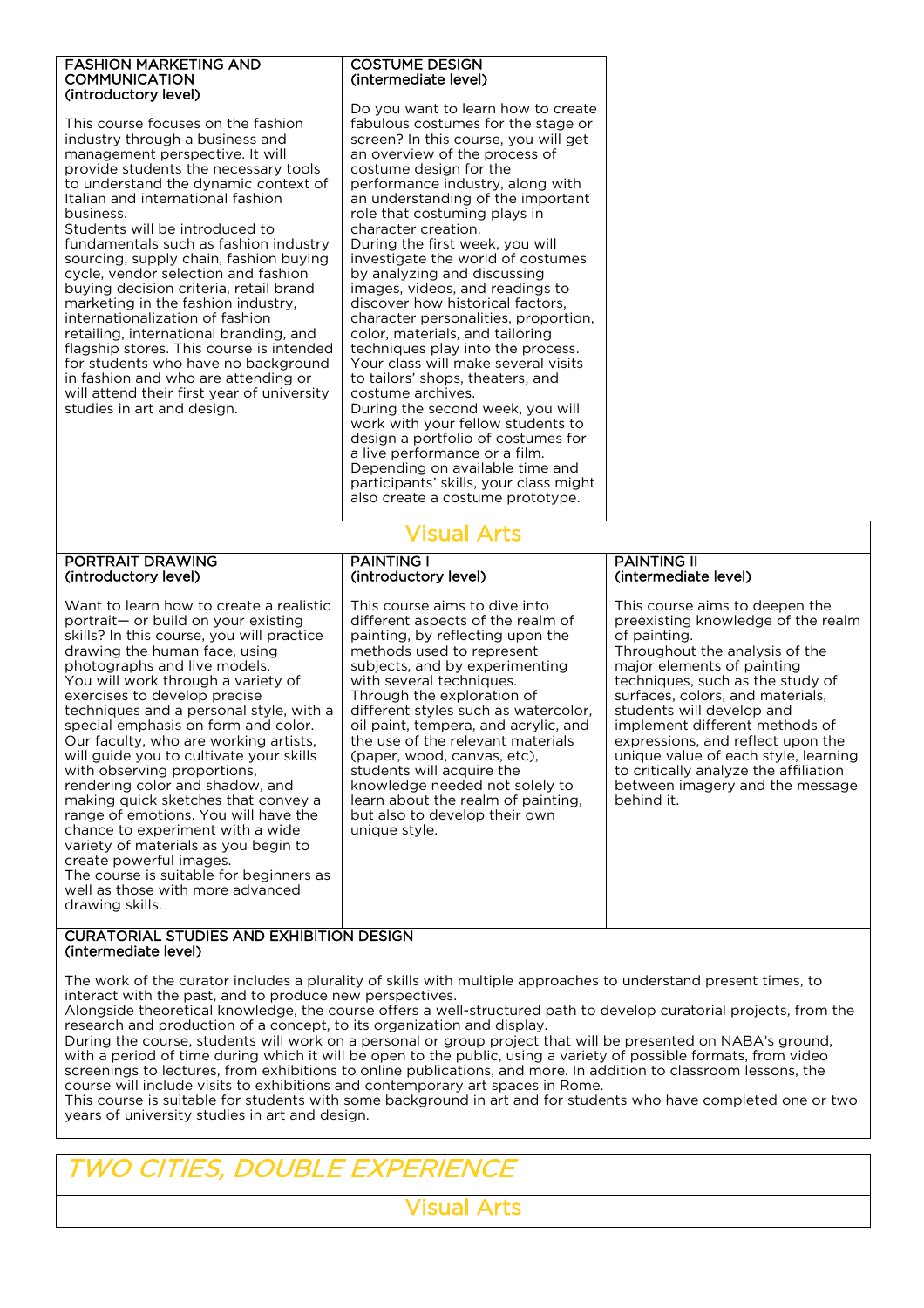#### SKETCHING AROUNG ROME AND MILAN (experience level)

Develop your drawing skills while exploring the ancient and contemporary city of Rome— its monuments, museums, and the everyday places where Romans gather to enjoy life. As you make quick drawing and painting sketches outdoor and indoor different environments, you will practice how to capture tone, color, light, and atmosphere by using a variety of drawing and painting techniques, and media.

Develop your drawing skills while exploring the ancient and contemporary city of Milan— its monuments, museums, and the everyday places where Milanese people gather to enjoy life. As you make quick drawing and painting sketches outdoor and indoor different environments, you will practice how to capture tone, color, light, and atmosphere by using a variety of drawing and painting techniques and media.

This course is suitable for all skill levels.

#### TRAVEL PHOTOGRAPHY FROM ROME TO MILAN (experience level)

In this course, you will learn the fundamentals of photography while exploring one of the world's most historic and beautiful cities: Rome.

Through practical workshops, you will experiment with creative composition, camera controls, lighting, and color films. The lecturer will guide you through the discovery of narrative aspects of travel photography, focusing on portraying places, events, and themes, and on using storytelling techniques as tools to communicate your experience and vision.

You will also gain familiarity with a variety of techniques to corrector improve images through the use of computer software.

In this course, you will learn the fundamentals of photography while exploring one of the world's most dynamic and cosmopolitan cities: Milan.

Through practical workshops, you will experiment with creative composition, camera controls, lighting, and color films. The lecturer will guide you through the discovery of narrative aspects

of travel photography, focusing on portraying places, events, and themes, and on using storytelling techniques as tools to communicate your experience and

vision.

You will also gain familiarity with a variety of techniques to correct or improve images through the use of computer software.

#### ART DISCOVERY: FROM CLASSICAL TO CONTEMPORARY (experience level)

Discover why Rome is known as the "Eternal City." In this fullimmersion journey, you will explore this timeless city while growing your knowledge of Classical Arts. The course alternates lectures about Classical sculpture, ceramics, and painting to visits to Rome's most iconic monuments, museums, and exhibitions. While discovering the fascinating history of ancient artists and their religious and cultural inspirations,

you will develop a personal project: a booklet presenting your vision of Rome, containing pictures, drawings, articles, and inclusive of notes taken during class and in your spare time.

Milan is a center not only of fashion and design, but also of contemporary art. This course combines lectures about today's most influential artists, with an active discovery of Milan's contemporary art scenes. Students will visit museum collections, private foundations, and international art galleries, including venues like the Boschi di Stefano Collection, Museo del '900, Gallerie d'Italia, Fondazione Prada, and the Pirelli HangarBicocca (located in a former Pirelli factory). As they discover new artists, techniques, themes, and media, participants will collect their impressions in a personal project: a booklet expressing their vision of Milan, containing pictures, drawings, articles, and inclusive of notes taken during class and in your spare time.

#### FASHION DESIGN: FROM HAUTE COUTURE TO PRÊT-A-PORTER (experience level)

While in Rome, students will discover and focus on haute couture, hence high-end garments that are customized and hand-tailored using expensing and unusual materials. Lectures will explore the history and development of haute couture up to present-day role in the fashion industry.

Through visits to fashion exhibitions, archives, and ateliers, students will gain awareness on the context and artistic development of the Italian style and fashion system. Participants will conduct a personal research project on traditional and contemporary approaches to fashion design, either individually or in groups, aiming to develop a haute couture collection through mood boards, illustrations, texts, videos, or the creation of a moulage (draping textile) prototype.

#### FASHION CULTURE: ROME AND MILAN (experience level)

Fashion Design

If you want to deepen your understanding of the Italian fashion industry, this creative experience is for you. This course alternates lectures about the history and principles of fashion design, to visits to Rome's hottest fashion spots: fashion ateliers and boutiques, showrooms, exhibitions, flagship and concept stores, and cult-favorite places for cool hunters.

You will get a broad overview of the fashion system, focusing on what makes Italian fashion unique, and on what specifically defines the fashion scene in Rome. As you gain knowledge, curiosity, and passion throughout this immersive experience, you will channel your learnings into creating a visual presentation about Italian brands and their identities, collections, and activities.